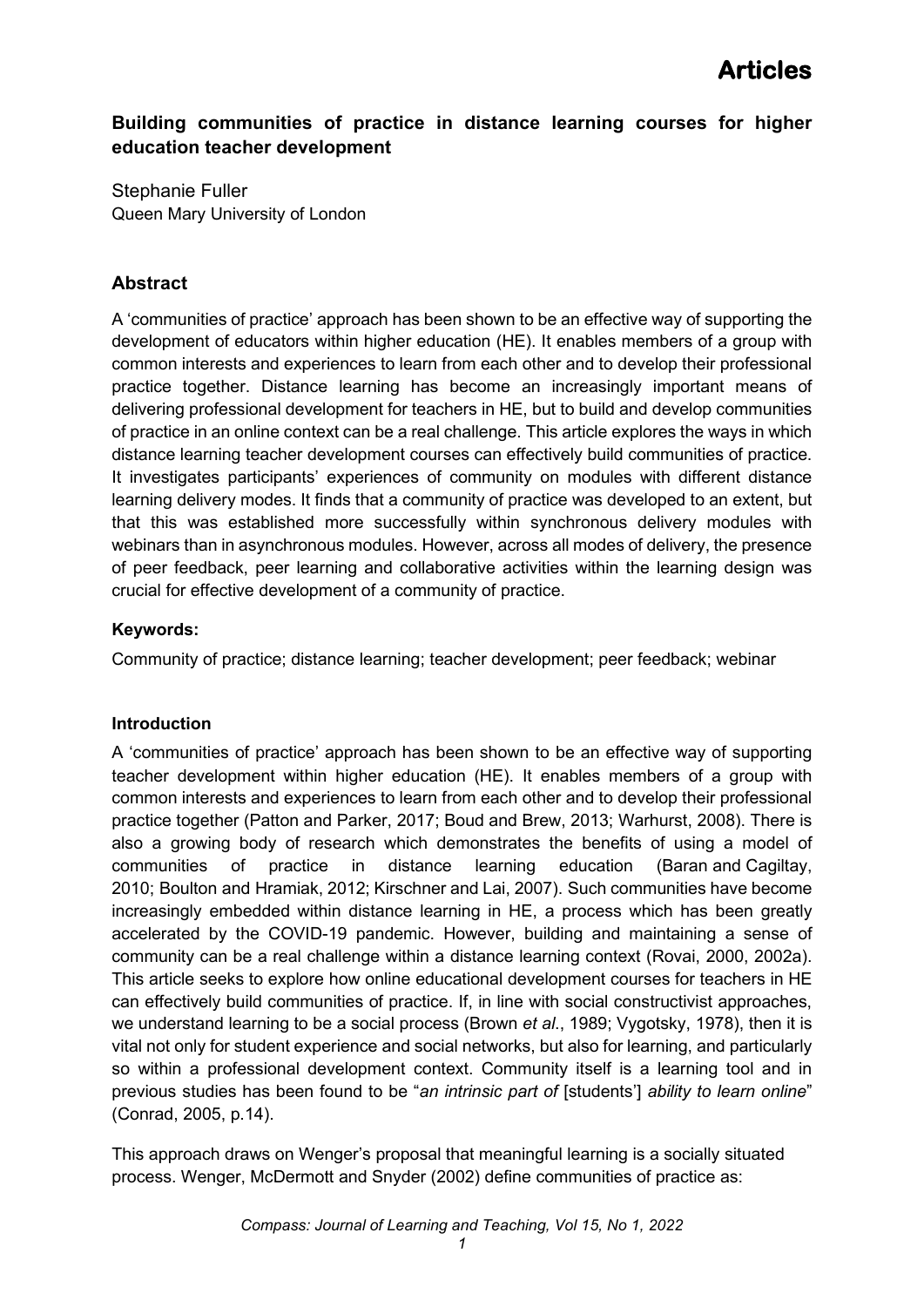*"groups of people who share a concern, a set of problems or a passion about a topic, and who deepen their knowledge and expertise in this area by interacting on an ongoing basis… Over time, they develop a unique perspective on their topic as well as a body of common knowledge, practices, and approaches. They also develop personal relationships and established ways of interacting. They may even develop a common sense of identity. They become a community of practice." (op.cit., pp.4-5)*

Online spaces can provide an excellent environment for the development of online communities and communities of practice and, equally, distance learning courses can be designed to try to engender and support these communities. While there is much literature establishing the theoretical underpinnings of online communities of practice, there remains a lack of detailed research into the practical features of successful examples of these communities and the ways in which they can be developed (Kirschner and Lai, 2007).

Research has previously been undertaken into online communities of practice within teacher education (special issue of *Technology, Pedagogy and Education Vol [1](#page-1-0)6*, Issue 2, 2007<sup>1</sup>), though it has focused on compulsory education teacher training and, while there is research supporting the use of a communities of practice approach in developing HE teachers (Patton and Parker, 2017), this has not explored in detail such communities within an online or distance learning context. Nevertheless, since the rapid move to online delivery of HE teaching, the development of online communities has been at the forefront of efforts to support students through the COVID-19 pandemic (Brown and McCall (2021). This is the case both for HE teacher education programmes and for the courses that these teachers deliver to their own students. The present article will therefore investigate how effective communities of practice among HE teachers can be established in distance learning courses. Establishing effective practices within these courses is important both for participants' learning and experience and for that of their own students.

A small research project explored the experience of participants on an educational development programme at a United Kingdom (UK) Russell Group university. The course is a PGCert in Academic Practice (PGCAP), undertaken by new members of academic staff – some of whom are required to complete the programme for their probation – and other colleagues with a substantial teaching role who enrol on the programme voluntarily. Course participants come from all disciplines across the University and include NHS staff who teach on university programmes.

Participants in the project's survey were based at a variety of campuses and sites, both within the UK and overseas, and there were also a number of colleagues from external institutions. As all were completing the course alongside their job, there had to be enough flexibility to enable them to fit the programme around other responsibilities. A distance learning programme was therefore developed and offered alongside the traditional face-to-face offering on campus. This, coupled with the dispersed nature of the cohort, both in terms of discipline

<span id="page-1-0"></span><sup>1</sup> https://www.tandfonline.com/toc/rtpe20/16/2?nav=tocList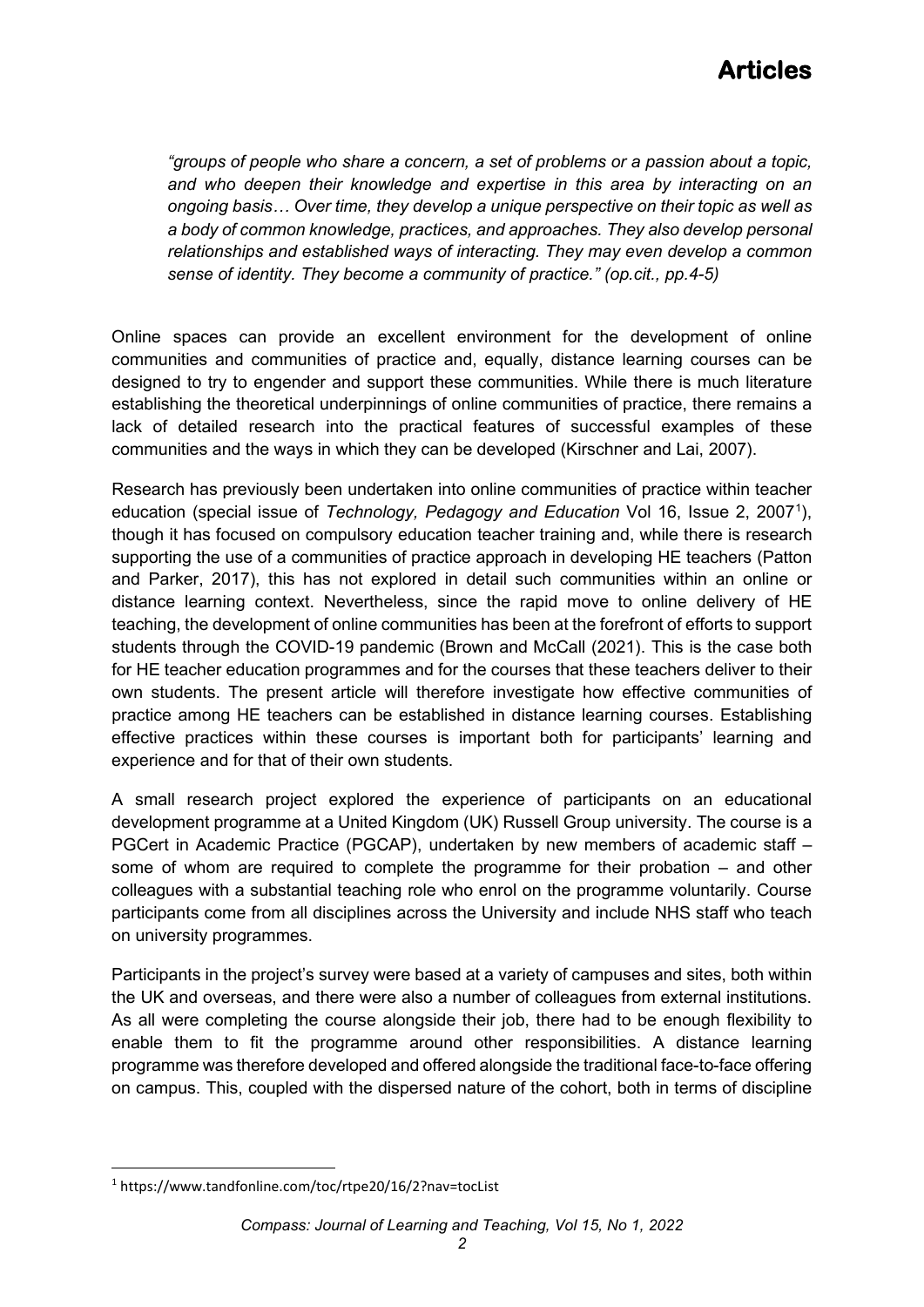and location, meant that developing a community of practice approach was particularly useful for this population.

All participants who took distance learning modules on the programme were invited to take part in a survey and follow-up interviews were also held to explore respondents' views in more detail. The study sought to understand to what extent participants had felt part of a community on their modules, what kind of a community they experienced and what they felt were the key factors contributing to the building of community online. The primary research questions were:

- To what extent was a community of practice established in these distance learning modules?
- What impact did the mode of delivery (synchronous or asynchronous) have on participants' sense of community?
- What were the key factors in establishing successful communities of practice?

## **Literature review**

### **Communities of practice for HE teacher development**

A 'communities of practice' approach has been shown to be an effective way of supporting teacher development within HE (Patton and Parker, 2017; Boud and Brew, 2013; Warhurst, 2008). While Boud and Brew (2013) challenge the effectiveness of formal professional development courses for HE teachers because they are distant from the site of educators' practice, Warhurst (2008) finds that participation in such courses can enhance lecturers' understanding of learning and student outcomes. Remmik *et al*. (2011, p.189) argue that these courses provide a "*good opportunity to support the creation of communities of practice on teaching*" because the structure they provide supports the creation of networks with peers and the building of lasting collaborations.

Boschman *et al*. (2021) use the idea of "*significant conversations about teaching*" as a way of investigating the origins and formation of communities of practice among academics in HE. They argue that, for academics, communities of practice "*can create and sustain the enabling conditions that allow for the deep work of reflecting on why we teach, how and what we choose to teach, how we understand student learning, and how we learn about and expand our repertoire of teaching practices*" (*op.cit*., p.309). Such communities are vital for effective academic and teaching development, which for Boschman *et al*. was within the context of a cross-disciplinary community of teachers. For groups of new teachers in HE, these opportunities are even more crucial, to support them to develop their practice. Remmik *et al*. (2011, p.188) make the importance of communities of practice clear, as they argue that "*lecturers' workplace learning in communities plays a substantial role in their identity development and their practice*".

### **The importance of communities of practice for distance learning**

The importance of community for effective professional distance learning has already been established within the literature. Boulton and Hramiak (2012, p.508) found that students, when on a teacher training course, participated in reflection as part of a community, they were "*capable of achieving more in terms of their development as reflective practitioners than if they had reflected in private*." The students were asked to take part in writing reflective blogs and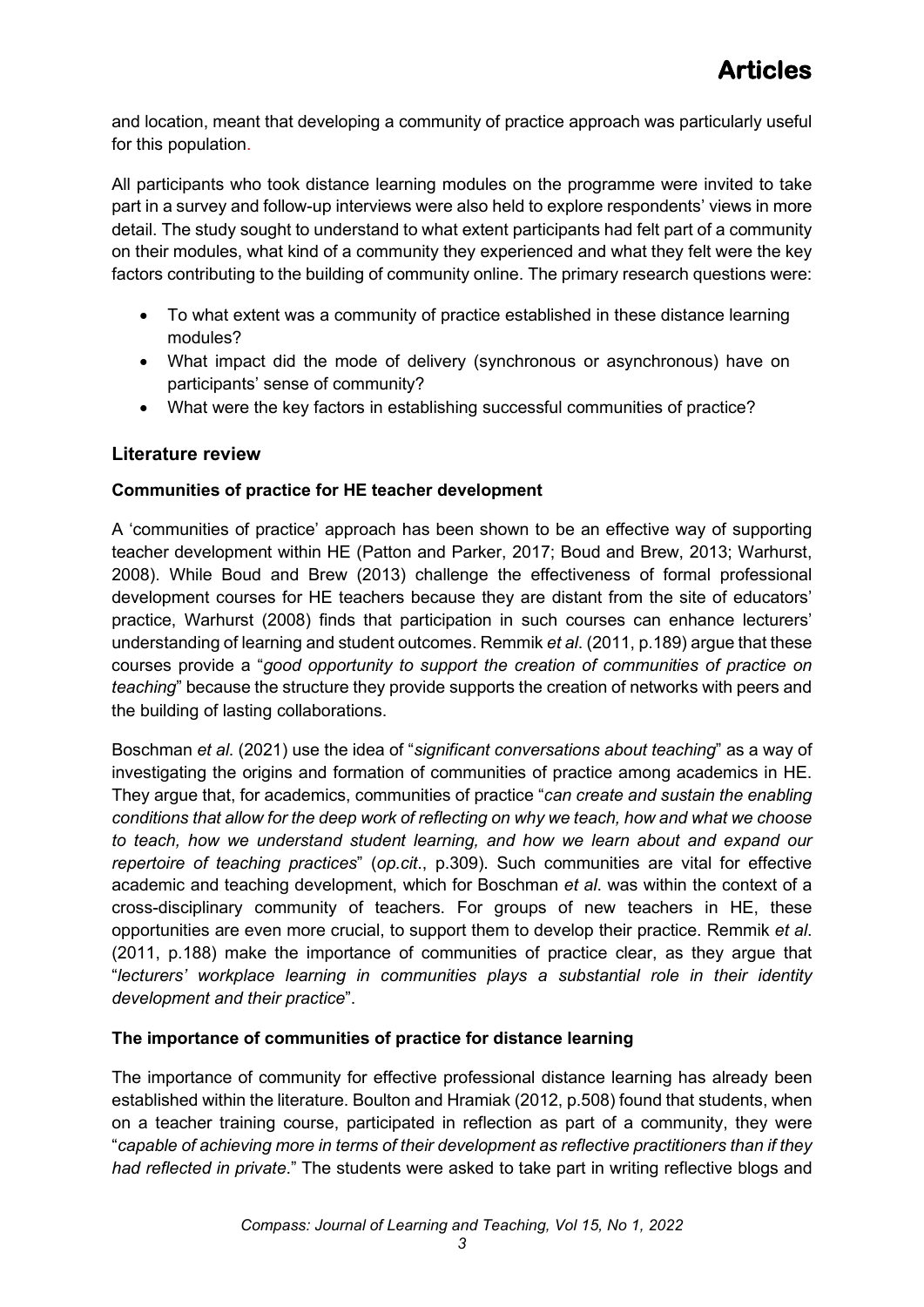the study found that, because these blogs were communal, read by all students, interlinked and connected between each other, the students could more effectively develop their practice. The study therefore found a clear link between effective learning and community and supports the need to explore community building in distance learning.

Conrad's 2005 study into a cohort-based programme explores the question of who should be responsible for creating an online community. The study argues that students progressively take more responsibility for the development and maintenance of community as a distance learning programme progresses. Conrad finds that an increased sense of community in the case of his students manifests as "*increased comfort in online discussions and postings* […] *more off-line time together and more and better collaboration on group projects*." (*op.cit*., p.7) There is a clear link between active participation in the course and enhanced engagement and collaboration and sense of community. Conrad argues that ability to learn effectively online is inextricably linked to the development of a sense of community among the cohort. This study suggests that, when students remain together as part of the same cohort throughout their programme, a sense of community naturally develops and strengthens over time. However, it does not explore ways in which community can be developed online within the context of a shorter period of study or single module.

Aside from the practical steps which can be taken to help develop community, there is a range of personal motivators and barriers which also have an influence on online community building. In a study of a distance learning professional development site for teachers, Baran and Cagiltay (2010) observed the following factors as key motivators for participation in the online community: personal factors included participants' being given more responsibility for leading elements of the online material, growing self-confidence as the course progressed, degrees of personal sociability, interest in the topic and altruism in terms of wanting to help fellow participants; inter-personal factors included wanting to gain a reputation, defending and debating ideas; environmental factors included the quality of tools and the design of the distance learning course (*op.cit*., p.84). Conversely, personal barriers included lack of time, giving the course low priority and not wanting to disagree with peers. Interpersonal barriers included fear of being criticised and environmental factors were information, communication and technology (ICT) skills, technical issues, internet access and course design (*op.cit*., p.87). This study is useful in beginning to identify ways by which we can design online learning in order to facilitate, in the best possible way, the participation of all students. However, while the study explores wider factors influencing participation in an online community, it does not consider the specific elements of learning design which can contribute to the establishment of an effective community of practice.

One such element which has been previously investigated in terms of building effective online communities is interactivity, which has been found to be a key factor in the effectiveness of online communities. Kent *et al*. (2016, p.116) find interactivity within distance learning to be a "*process of knowledge construction*", which is a "*socio-constructivist process in which learning results from the interactive exchange of information*" (*op.cit*., pp.116-7). While this research focuses on demonstrating a positive correlation between level of interactivity and attainment of learning outcomes, it also raises important questions about the relationship between interactivity and community. It suggests that, for communities to develop, there need to be opportunities for students to interact with each other and also to take part in interactive learning activities within the online environment. The authors also highlight the important role that the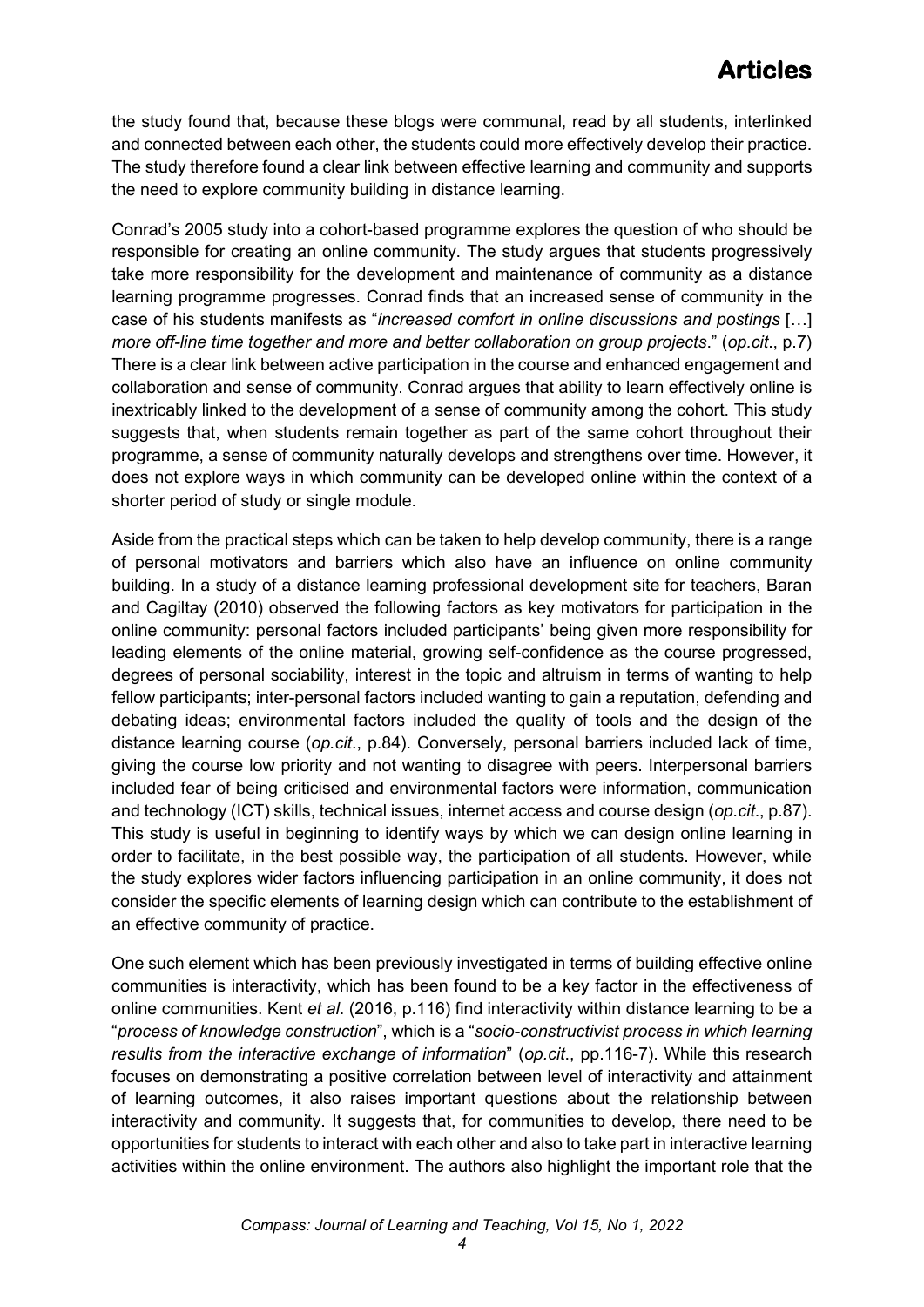teacher plays in determining the level of interactivity in distance learning teaching and learning, arguing that "[t]*he instructor's moderation mechanisms, discussion structuring and its adaptation to the designed learning outcomes of a course*" all serve to "*moderate*" interactivity (*op.cit*., pp.118-9). Therefore, the curriculum design and the tutor's role within the online learning environment can also have a significant effect on interactivity and the development of community.

Closely related to interactivity is the presence of opportunities for peer collaboration. This can take many forms, including synchronous discussions, asynchronous discussions, providing peer feedback, and group project work or assignments. It is, of course, key for enabling communities to develop among members of a group and is vital for distance learning students. In the peer learning literature, approaches for establishing effective peer learning online are explored (Boud, 2001; Vasquez-Colina *et al*., 2017). Within the distance learning context, Delahunty *et al*. (2012, p.260) argue that distance learning students need "*deliberately orchestrated, multiple opportunities to engage with others*" in order for them to have an effective learning experience. The integration of peer feedback, learning and collaboration opportunities may therefore be crucial to the effectiveness of distance learning courses and the development of communities therein.

### **Communities of practice**

The concept of communities of practice was originally posited by Wenger in 1998, but grew out of earlier work on situated learning (Lave and Wenger, 1991) and has evolved over time since then (Arthur, 2016; Tummons, 2012). In *Communities of Practice* (1998), the idea of communities of practice is deployed as an analytical tool to explore and define how organic communities were successfully operating outside formal and hierarchical organisational structures. This work argued that such communities could not be deliberately created. Communities of practice were defined by three identified dimensions: "*mutual engagement, joint enterprise and shared repertoire*" (Wenger, 1998, p.152).

However, Wenger's later work moves towards exploring communities of practice as a "*design intention*" and explores how these communities can be purposefully built (2010, p.11). Communities of practice are defined more loosely as "*groups of people who share a concern, a set of problems, or a passion about a topic, and who deepen their knowledge and expertise in this area by interacting on an ongoing basis*" (Wenger, McDermott and Synder, 2002, p.4). There has been criticism of this move within the literature which argues that the idea of communities of practice has become more diluted and less coherent (Hughes *et al*. 2007; Vann and Bowker 2001). However, despite the change in focus, the idea of communities of practice still presents an interesting way of looking at both organisational structure and, more relevant here, professional development, which is non-hierarchical. Given the importance of peer learning and support for professional development, it remains crucial to try to find ways to foster this kind of community, particularly within distance learning.

The literature relating to 'online communities of practice' often uses the term interchangeably with others, such as 'networks', 'virtual learning communities' and 'community of inquiry'. Macia and García (2016, p.293) define the difference between communities of practice and networks as follows: "*commitment to participate in a community should be high and sustained whereas participation in a network can be spontaneous, unpredictable and serendipitous*". In practice, groups can operate as both communities of practice and networks, as argued in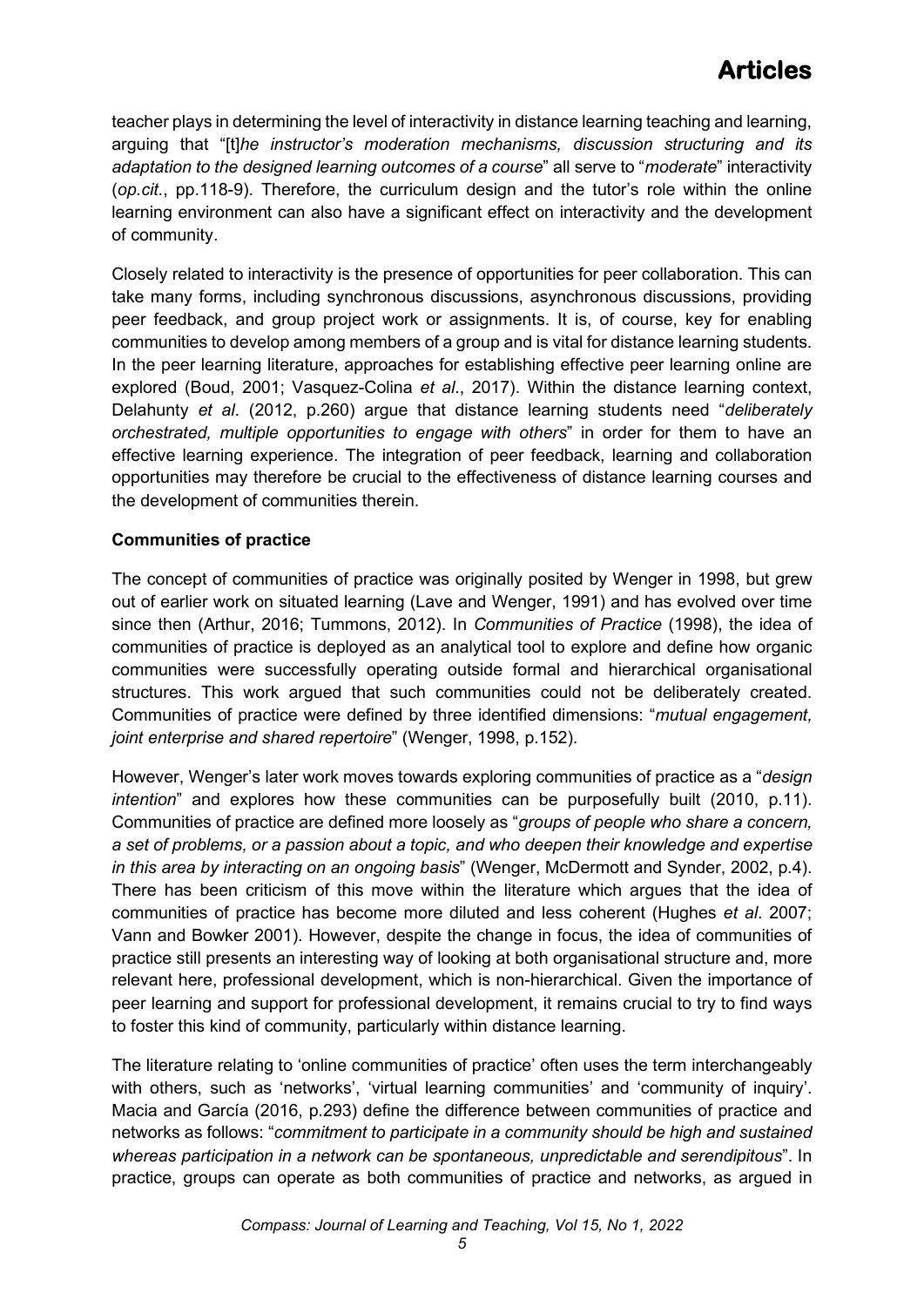Wenger, White and Smith (2009, p.11). For example, Ranieri *et al*. (2012) claim that both communities of practice and networks are needed to describe the relationships established through social network sites. Within different contexts, it may be the case that being online enables communities of practice to take different forms, with much larger groups and different levels of participation among members. Notably, online communities of practice enable the presence of 'lurkers' who observe and listen in but do not necessarily actively contribute to the community. However, these silent participants can still be of real benefit to communities as this form of "*peripheral participation is often a prior step to posting materials or getting more involved in community discussions*" (Macia and García, *op.cit*., p. 301). Online communities of practice can take on a wider range of forms because of their online nature.

## **Methodology**

This research surveyed all participants of distance learning modules which were taken as part of the educational development programmes at a UK Russell Group university between the academic years 2017-18 and 2019-20, inclusive. These programmes are professional development courses for new academics, clinicians who teach and PhD students who teach. Distance learning modules on the programme throughout this period took a variety of forms, with some using regular scheduled synchronous sessions (webinars) combined with asynchronous activities (online activities students complete independently in their own time) and others using purely asynchronous learning design.

Synchronous modules were designed using a flipped classroom model, with activities for participants to complete in their own time, both in preparation for webinars and as follow-up. Webinars had a focus on active learning and facilitation of sharing of practice and peer learning, to support the development of a community and to draw on participants' experiences and expertise. While pre-webinar preparation comprised largely individual activities – for example readings, videos or recorded presentations for review – post-webinar activities were again designed to support exchange of ideas, peer feedback and peer learning through forum activities, in which participants shared ideas and were asked to comment on each other's posts.

Asynchronous modules were designed to encourage interaction among participants through online forums. Alongside independent activities including readings, videos and presentations for review, participants were asked to share ideas to forums and to provide feedback to colleagues on their posts. The design laid strong focus on tutor feedback, in order to provide detailed and individual support to participants, and tutors gave individual feedback to participants on their forum posts.

A questionnaire, designed and emailed to all distance learning module participants, asked for reflection upon personal experiences of the distance learning modules. It contained a mixture of 5-point Likert scale answers and free-text answers. Following ethical approval by the University, participants were issued with an information sheet about the study and asked to confirm their agreement for their responses to be used anonymously. Participants were also asked if they would be willing to participate in follow-up interviews. If so, they were invited to respond to further questions and elaborate on their answers via online interviews and by email.

Given the exploratory nature of this study, quantitative and qualitative research methods were combined to give a detailed picture of participants' experience of distance learning and the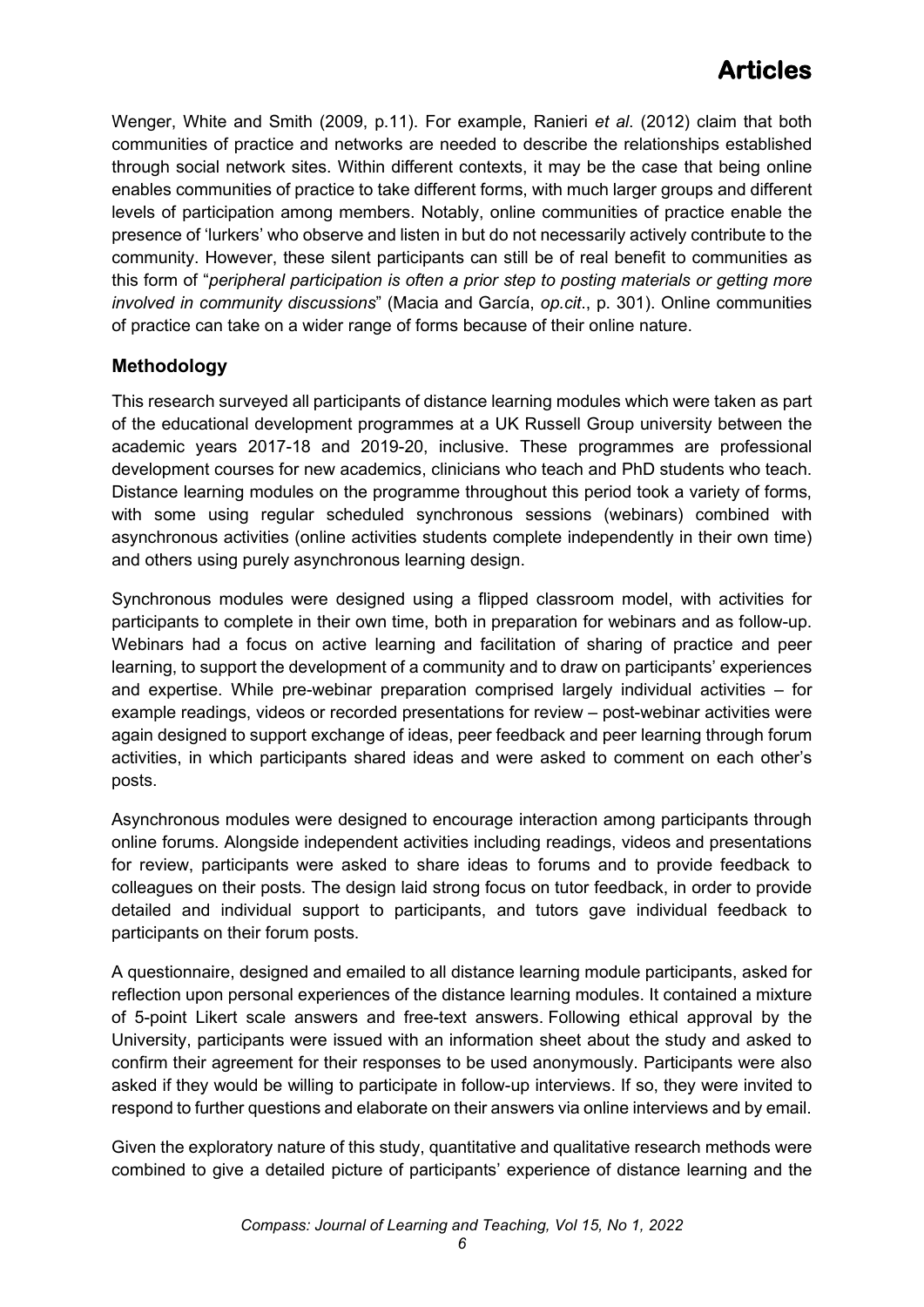extent to which they felt a community of practice had been developed. Likert scale questions were used to categorise the data and generate statistics to support the qualitative analysis. The inclusion of Likert questions also enabled busy colleagues who did not have the time to dedicate to detailed free-text answers the opportunity to respond quickly to the questionnaire. Free-text answer questions enabled the generation of themes from responses and also the collection of participants' detailed experiences and suggestions. The list of questions follows. While these drew influence from Rovai's 'Classroom Community Scale', (Rovai, 2002b) the questions were much more limited in number and included more free-text answers to preserve brevity and encourage as many responses as possible.

Likert scale questions:

- I felt part of a community on this module.
- My learning experience was enhanced through interaction with other colleagues on the course.
- How important were webinars for creating a sense of community?
- How important were online asynchronous forums for creating a sense of community?

Free-text questions:

- Which elements of the module contributed to your sense of community?
- What more could the course team do to help foster a sense of group identity and to support learning as a social process in this module?
- Do you have any other comments on the extent to which you felt part of a community or cohort on this module?

Data was collected at the end of each of the two semesters during the period 2017-18 to 2019- 20, in January following semester one and in May following semester two. The questionnaire was emailed to everyone who had been enrolled to a distance learning module semester and used a Google Form to collect data. The questionnaire was issued a total of 279 times, generating 51 responses (18% response rate).

Of the respondents, 32 were members of staff, 18 were colleagues at different institutions and 1 participant was a member of NHS staff teaching the University's students. This is representative of the range of participants on the educational development programmes during this period. Participants from external institutions took all modules via distance learning, though staff from the home institution could take a mixture of face-to-face and distance learning modules as part of their programme. 23 participants indicated they would be willing to take part in a follow-up interview; either synchronous or asynchronous interviews were conducted with 7 of them, following a set script of questions and discussion points designed to explore in more detail their experiences of their distance learning modules. The interview transcripts were combined with the qualitative information from the survey and used to provide more detailed insight into and exploration of the topics which were highlighted within survey responses.

Data analysis drew on the approach of Ely *et al*. (1997) to conduct an "*analytical and interpretative*" review of the data collected from the questionnaire and interviews (1997, p.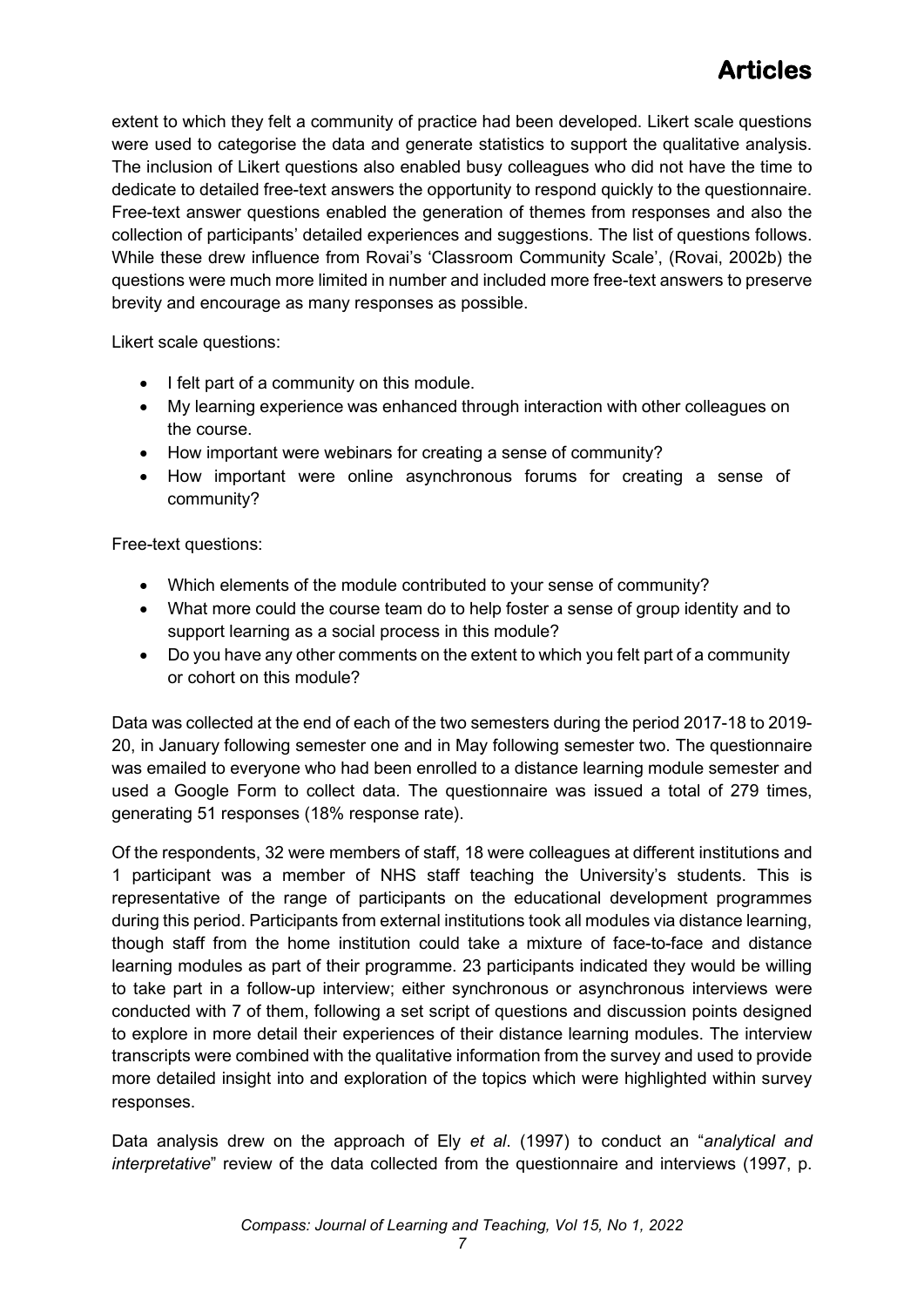163). This process involved reading, re-reading, categorising and then identifying themes within the data. The data were also split into categories, in order to explore differences between participants studying in either synchronous and asynchronous modes.

## **Results**

## **Mode of distance learning study and effect on perceptions of community**

Responses for synchronous modules (i.e., those with a regular live webinar combined with asynchronous activities) totalled 38 (75%), representative of the fact that most of the distance learning modules over this period were delivered synchronously. Of this group, 74% agreed or strongly agreed that they felt part of a community, a higher proportion than that of the whole dataset (63%). 79% of the synchronous group agreed or strongly agreed that their learning was enhanced through peer interaction, which was again higher than the proportion for the entire group (75%). 76% found webinars to be important or very important for creating a sense of community and 39% thought the same of asynchronous activities.

In response to the free-text question about which elements of the course contributed to sense of community, answers from the synchronous group were themed around discussion, interaction and collaboration within webinars and asynchronous forums. The presence and style of teaching were also mentioned in several responses:

- *"I feel that the webinars are an innovative and convenient way to interact and learn as a group";*
- *"[being able to] see and speak to people who had offered feedback on my work – closing this loop helped me feel more involved and connected";*
- *"Sense of reciprocity in commenting on blog posts";*
- *"Ongoing conversations and progress";*
- *"All participants are encouraged to talk and share ideas";*
- *"The instructor's presence and style of teaching".*

For the asynchronous group (i.e., modules where there was no live webinar, only asynchronous activities, n=13, 25%), only 31% agreed or strongly agreed that they felt part of a community, a significant difference from the response of the synchronous group. However, 61% still felt that their learning had been enhanced through interacting with peers and 61% found asynchronous activities to be important or very important for building a sense of community. It is clear that those participants who could access a webinar had a much stronger perception of community; and, where webinars were present, asynchronous activities were seen to be much less important for building a community.

For the asynchronous group, the answers to the free-text question about what contributed to sense of community focused on existing relationships with colleagues, the role of forums and again the role of the tutor. For example:

- "I felt very alone on this module as it was asynchronous I couldn't have conversation in real time with other participants";
- "The design of the module could be modified to facilitate more asynchronous interaction";
- "Pre-existing relationship with another student, offline";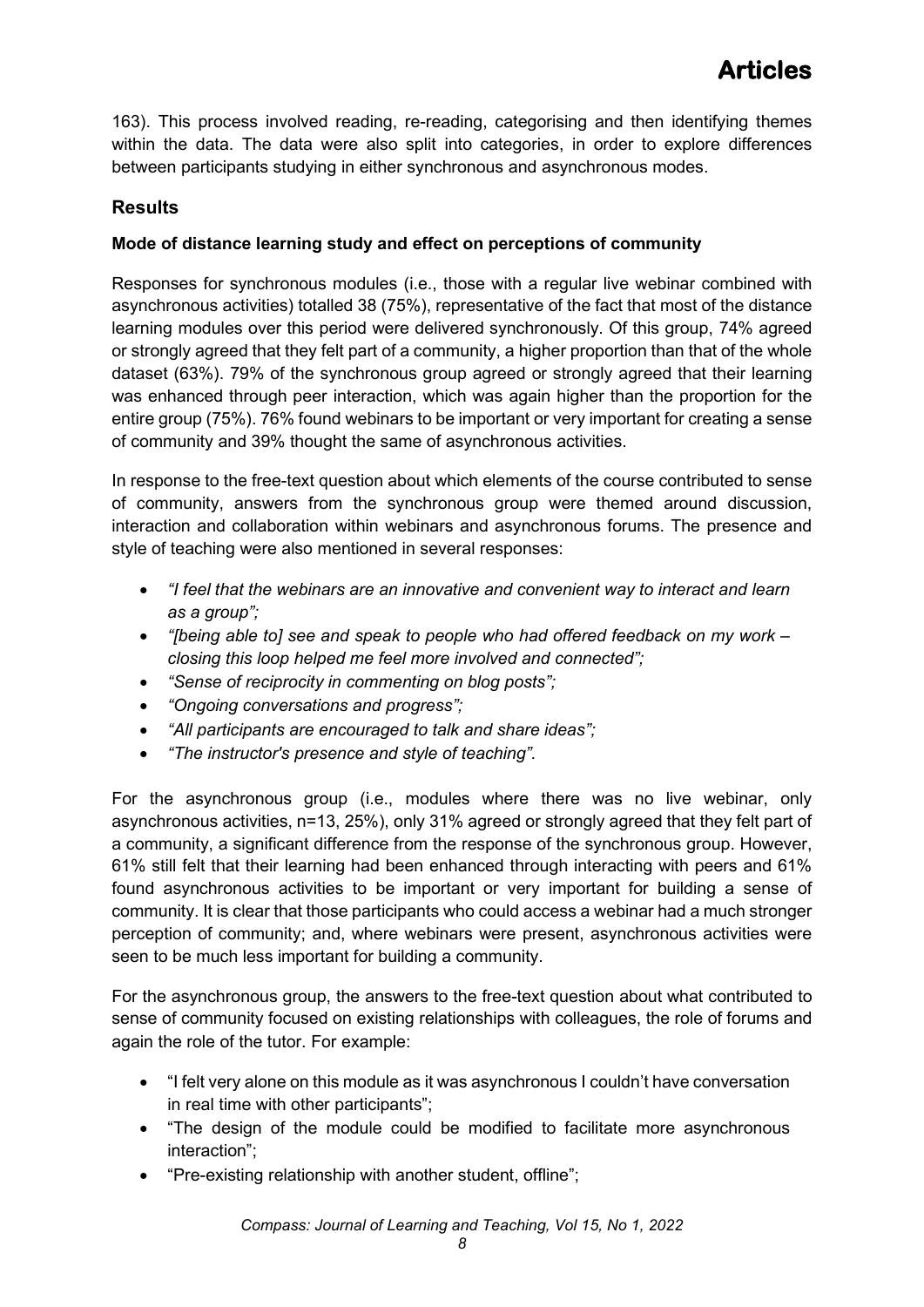- "Knowing colleagues from previous face to face modules";
- "Hard to attain sense of community with only asynchronous activities";
- "Very inclusive teacher. Always positive and constructive feedback".

Compared to those on solely asynchronous modules, participants of synchronous courses clearly found their experience to be much more discursive, interactive and collaborative and they therefore perceived a much greater sense of community. However, those on asynchronous modules felt that asynchronous interaction with peers through forums was a significant way by which their learning was enhanced.

#### **Internal and external participants**

Data were collected on whether survey respondents were internal staff or colleagues working at other institutions. Despite the fact there were far fewer external colleagues on the programme, a very similar percentage of internal and external participants felt there was a sense of community on their course. More internal staff agreed that learning was enhanced through interaction with peers. However, a greater proportion of external colleagues found webinars and asynchronous activities to be important for community building and a greater proportion felt the experience of community on their distance learning module was similar to that they had experienced in face-to-face learning (table 1). It may be assumed that the presence of external colleagues on the programmes will to some extent have affected how well a community of practice developed. Although all participants had in common their role as teachers in HE, their membership of different institutional communities may have made building a community among the cohort more challenging.

|                                                                                 | <b>Entire</b> | <b>Synch</b> | <b>Asynch</b> | <b>Internal</b> | <b>External</b> |
|---------------------------------------------------------------------------------|---------------|--------------|---------------|-----------------|-----------------|
|                                                                                 | data set      |              |               | staff           | colleagues      |
| % agree / strongly agree they<br>experienced sense of<br>community              | 63%           | 74%          | 31%           | 65%             | 63%             |
| % agree / strongly agree<br>learning enhanced through<br>interaction with peers | 75%           | 63%          | 61%           | 84%             | 58%             |
| % agree / strongly agree<br>community feel similar to face-<br>to-face modules  | 22%           | 24%          | 15%           | 19%             | 26%             |
| % found webinars<br>important/very important for<br>community                   | 75%           | 76%          | n/a           | 69%             | 84%             |
| % found asynchronous<br>activities important/very<br>important for community    | 45%           | 39%          | 61%           | 41%             | 53%             |

#### *Table 1. Comparison of responses from each group*

#### **What kind of community was experienced?**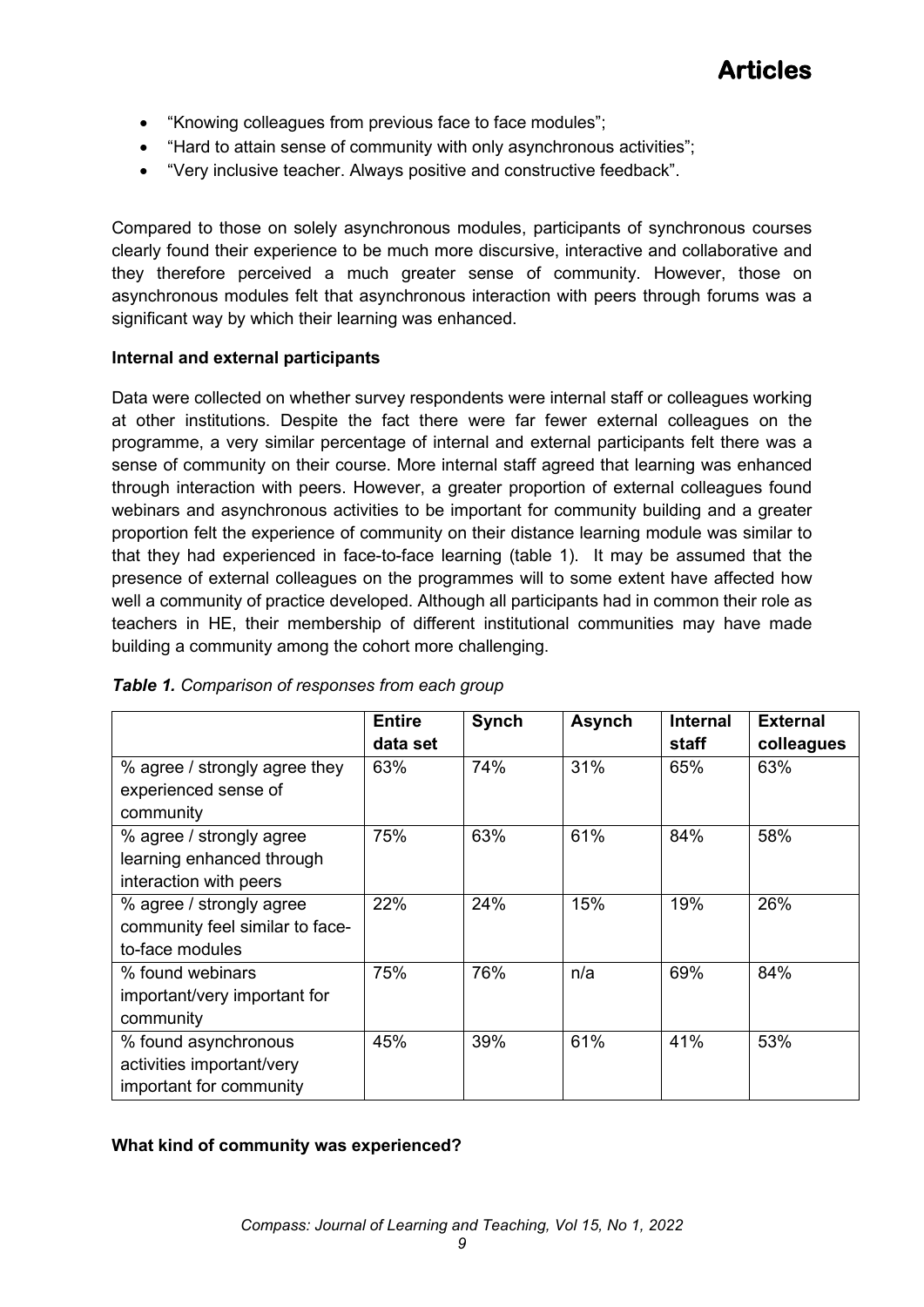The answers to two free-text questions ('To what extent did you feel part of a community?' and 'Which elements of the course contributed to your sense of community?') in both cases provided useful information about the characteristics of the community that participants experienced. Answers to both questions were therefore combined, analysed and coded into themes. Table 2 below shows the number of answers which mentioned these themes (only themes appearing more than once are listed).

| <b>Table 2.</b> Thematic ideas of community in response to questions 'to what extent did you feel |
|---------------------------------------------------------------------------------------------------|
| part of a community' and 'which elements of the course contributed to your sense of               |
| community'.                                                                                       |

| <b>Themes</b>     | Number of answers which<br>mention theme -<br>synchronous group<br>$(n=38)$ | <b>Number answers which</b><br>mention theme -<br>asynchronous group<br>$(n=13)$ |
|-------------------|-----------------------------------------------------------------------------|----------------------------------------------------------------------------------|
| Collaboration     | 14 (37%)                                                                    | 0                                                                                |
| Relationships     | 11 (29%)                                                                    | 2(16%)                                                                           |
| <b>Discussion</b> | 10 (26%)                                                                    | 1(8%)                                                                            |
| Feedback          | 6(16%)                                                                      | 0                                                                                |
| Group             | 6(16%)                                                                      | 1(8%)                                                                            |
| Not a community   | 5(13%)                                                                      | 5(38%)                                                                           |
| Responding        | 4(11%)                                                                      | 1(8%)                                                                            |
| Inclusivity       | 2(1%)                                                                       | 1(8%)                                                                            |
| Tutor support     | 2(5%)                                                                       | 2(16%)                                                                           |

For the synchronous group, the type of community they describe has strong elements of discussion, collaboration and a focus on relationships. The sense of a group is important and group activities such as peer feedback take a prominent role. The community is perceived to be built around relationships between participants. The idea of responding to each other was a strong theme, with the community creating a sense of reciprocity, and was also linked to regular communications back and forth between participants via the online forums. There was additionally a number of participants whose answers indicated clearly that they did not feel their module had created a sense of community. There were many fewer responses on which to draw for the asynchronous group, both because the numbers were lower and many respondents left these answers blank. However, by far the strongest theme for this group was that a sense of community was absent. Answers relating to this theme discussed loneliness, isolation and feeling distant. Of the other themes drawn from these responses, relationships and the support of the tutor were seen as important elements of community.

Within the follow-up interviews, similar themes emerge in terms of the kind of community which was experienced. Answers to the interview questions revealed a specific focus upon how community was built on discussion, webinars and exchanges on forums. The interview responses showed that these ideas are closely linked to participants' learning through and from each other and to the relationships built through this process:

• "I felt that [the module] encouraged a sense of community as there was discussion both during the live sessions as well as the asynchronous forums. We would comment and give feedback on each other's answers" [synchronous participant];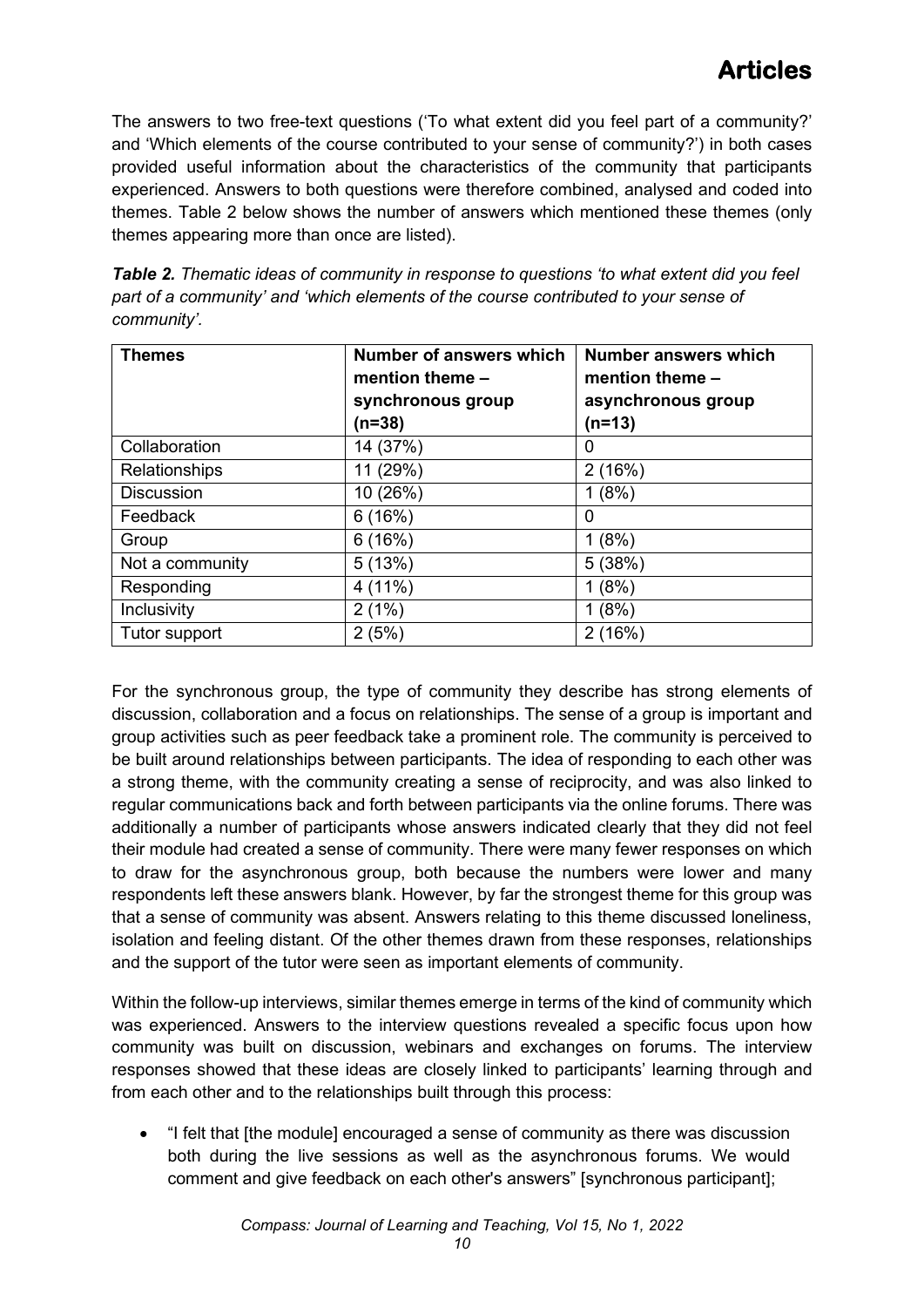• "Listening in the webinars to other people's perspectives and experiences helped shape my own in a more rounded sense" [synchronous participant].

When asked if and why a community was important for their learning, respondents again highlighted the role of discussion, replying to each other and learning from each other:

- "It's very helpful for me to explain ideas to people and to hear them explain theirs" [synchronous participant];
- "I think it is important to have a sense of community, as it is important to hear what other people have to say about your teaching style and take their feedback on board in order to improve. Also it is important to see how other people practice teaching and decide for yourself which of their techniques you would like to adopt into your own teaching style" [synchronous participant].
- "I think it is very important, especially in this type of programme where peer experience is a major element. We can learn a lot from our peers, but might need to be pushed to do so over our busy schedules" [asynchronous participant].

There is certainly a clear understanding among participants of the importance of a community approach for professional educational development courses such as this. The interview responses begin to move towards a description of a community of practice here through the focus on learning from each other, observing and learning from others' practice, and exploring ideas through discussion and interaction with peers.

## **Specific factors influencing sense of community**

We have already seen a clear divide in the extent to which participants felt part of a community of practice depending on whether the module design was synchronous or asynchronous, despite attempts to design interaction, collaboration and peer learning into all modules. The interviews also explored the specific elements of the design which had most contributed to participants' sense of community. From across the full range of the interviewees, some key similarities and themes emerged. Firstly, the benefit of the use of breakout rooms (separate online rooms within a webinar, where participants are split into smaller groups to complete activities) within the webinar environment was seen to be crucial for building relationships with, and learning from, peers on the course:

- "During the webinars, especially when working in breakout groups, we would chat a bit, and maybe not do all the aspects of work assigned...haha...but getting to know people a little more" [synchronous participant];
- "There was room for everyone to express their thoughts, especially in the breakout groups" [synchronous participant];
- "In terms of community sense, break out groups was important" [synchronous participant].

The interviewees also concurred on the importance of both seeing and hearing other participants during the webinars:

• "Connection is stronger when you see and interact with a face" [asynchronous participant];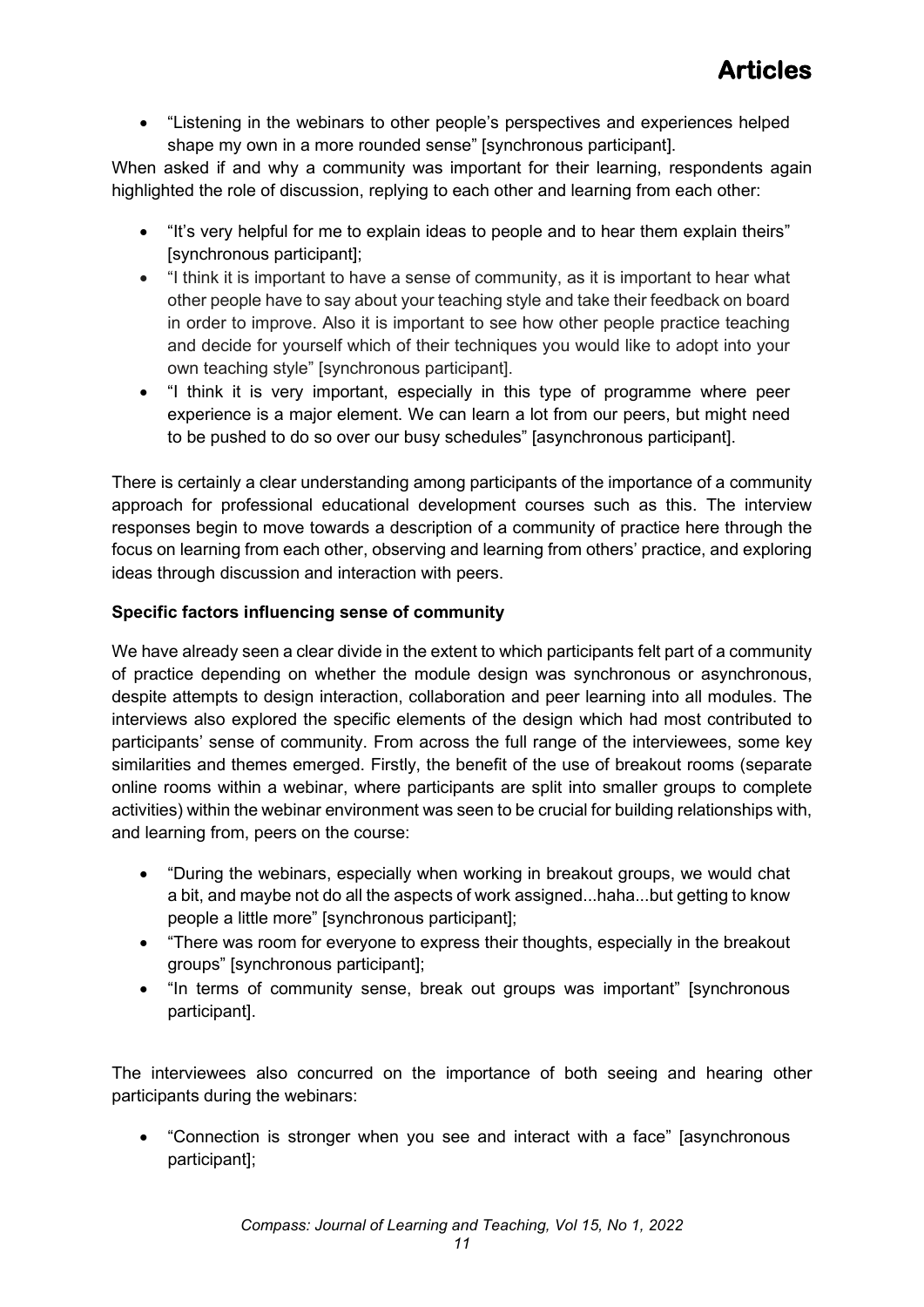- "If we all had our microphones on and were mostly looking at each other rather than slides, we would get some of the [social] cues" [synchronous participant];
- "It was helpful to see the faces of the people in our group during the webinar" [synchronous participant];
- "When students only communicate via chat [ie., via text only], this takes away from the sense of community" [synchronous participant].

The theme of feedback was repeated throughout the interviews, as in the questionnaire responses. Interviewees elaborated on this and it became clear that this idea of responding to each other, reciprocity and peer feedback is bound up with finding out about each other's teaching practice and learning from each other's experiences, ideas and approaches:

- "I really enjoyed the presentation aspect of the module, you got to see other faculty in a teaching moment" [synchronous participant];
- "By exchanging ideas and giving constructive feedback to each other, I feel we all learnt some valuable lessons" [asynchronous participant];
- "We had some good discussions in the forums where we would give constructive feedback to each other, hence building a sense of community" [synchronous participant];
- "When it comes to a course such as this, it is crucial that we are learning from each other" [asynchronous participant].

## **Enhancing sense of community**

Questionnaire respondents were asked in what ways they thought the sense of community on their module could be enhanced. Suggestions included:

- More forums for interacting and sharing ideas;
- Making responding to posts in forums mandatory;
- Group work activities;
- Peer feedback;
- Presentations about teaching to learn more about each other's roles;
- Encouraging social online groups using WhatsApp or similar;
- Having consistent participants in webinars;
- Encouraging all participants to contribute to webinars;
- Encouraging participants to use audio and video in webinars;
- Making all webinar recordings available, even if there are multiple versions of each session;
- Having a one-off face-to-face session at the start of the module.

There are many excellent ideas here, and they again span the areas of forums and asynchronous interactivity, group work, learning from each other and peer feedback, social community building, enhancing community within webinars and combining the distance learning delivery with a face-to-face meeting.

### **Discussion and analysis**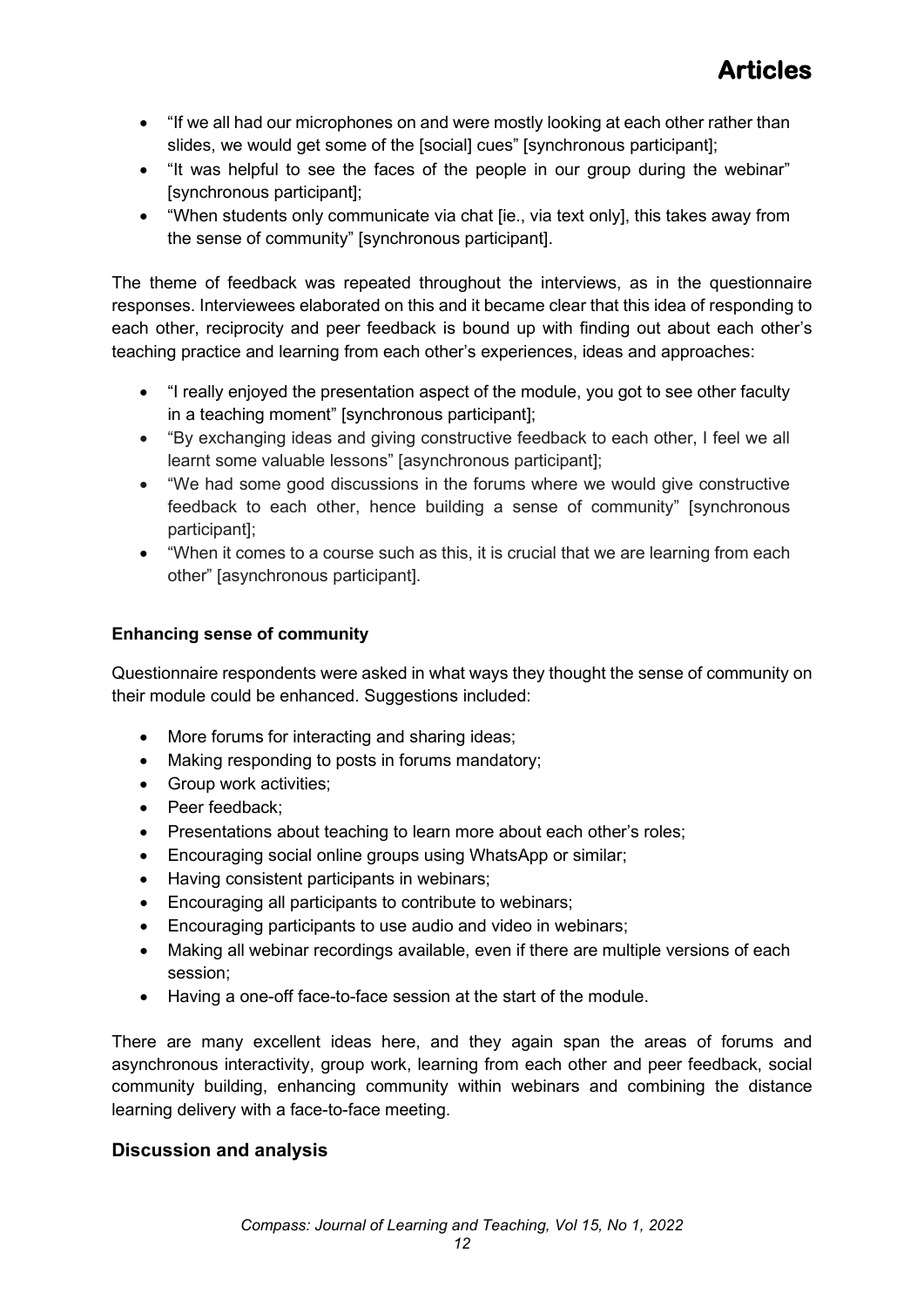#### **To what extent was a community of practice created?**

Overall, just over half (63%) of participants in the study agreed or strongly agreed there was a sense of community on their course. This proportion was higher for those who studied synchronous modules (74%) and much lower for those who studied asynchronously (31%). The mode of study therefore had a significant impact on the extent to which participants experienced a sense of community, more so than other factors such as whether they were internal staff or external participants. This was despite attempts to design community building into all modules. Webinars were the most significant element of the course design in terms of community building for all groups of respondents.

Returning to the definition of communities of practice offered at the start of this article, the key elements of such as community are understood to be "*groups of people who share a concern*", who "*deepen their knowledge and expertise in this area by interacting on an ongoing basis*". Over time, they "*develop a unique perspective on their topic*", but also "*develop personal relationships*" and potentially "*a common sense of identity*" (Wenger *et al*., 2002, p.4-5). Where participants felt they had experienced a community, the characteristics of the community they describe focus on elements of discussion, interaction, collaboration, peer feedback and peer learning. These processes fostered the development of relationships among the group. This experience certainly seems to be in line with key aspects of the definition of community of practice, specifically in terms of the shared concern and the development of knowledge and expertise through interaction. The interviews, too, placed a central focus on learning through peer feedback, whether via discussion forums or feedback on presentations. 75% of the whole dataset agreed or strongly agreed that their learning was enhanced through interaction with peers.

Other elements of a community of practice seem to have been less developed, particularly the establishment of personal relationships and a common identity. Although 'relationships' was one of the key themes arising within questionnaire responses, and interviews discussed the process of getting to know other participants, this may not have been wholly as a result of the online community of practice. Within text answers, respondents also discussed personal relationships in relation to colleagues they already knew personally outside the distance learning module. While elements of the distance learning course design seem to have helped support the development of relationships, this area was one where participants felt more could be done to develop community, as multiple respondents suggested ways of addressing this.

### **Key factors for establishing a successful community of practice in distance learning**

This research has shown that participants on synchronous modules within a distance learning professional development programme experienced a much greater sense of community than those studying asynchronously. Webinars were the most important element of learning design for building a community of practice and asynchronous discussion forums did not seem to provide a similar sense of community. Webinars enabled direct discussion, interaction, peer learning, relationship building and shared construction of meaning. Within webinars, respondents highlighted two aspects which played a key role in community building: breakout groups and audio-visuals. Breakout groups are small online rooms within a webinar room which are used for small group discussions and group work. Incorporating breakout groups into teaching design gives participants space to work together and to have discussions away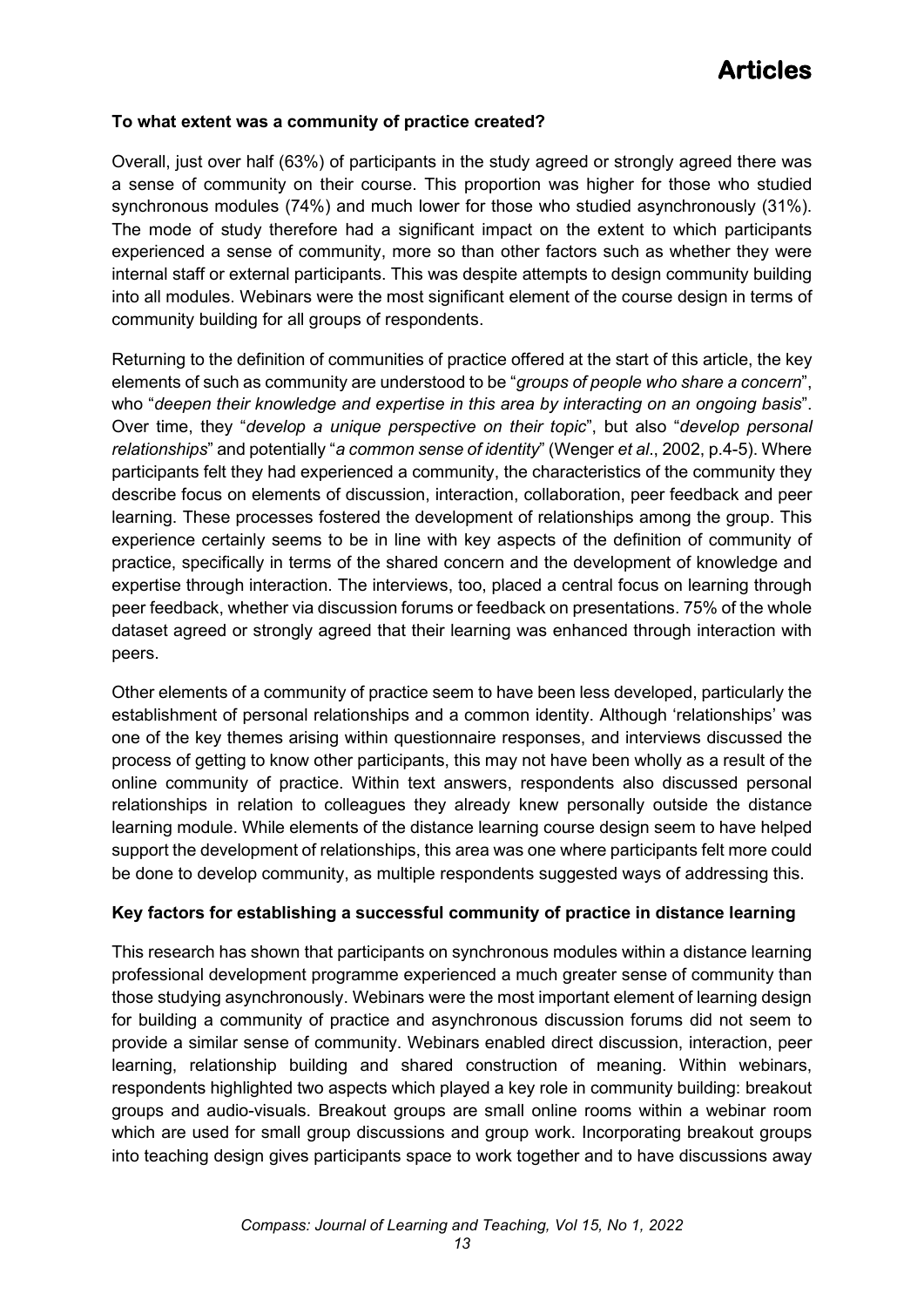from the large group and course tutor. This is clearly vital in enabling relationships to grow and for peer learning to take place.

Respondents also highlighted the use of both audio and video in webinars. They found that when webinar participants used only the chat text function, it was much harder to build relationships and therefore resulted in much less of a sense of community. The use of breakout rooms is also closely connected to this issue, as participants would often turn on their audio and video when in the smaller breakout group, even when they turned these off within the main room. Making use of audio and video in webinars mandatory is problematic, as participants may not have a strong enough internet connection or may not have a quiet or suitable space at home that they feel comfortable about for this purpose. Yet offering regular opportunities for breakout group work and encouraging all participants to share audio and video within the smaller groups, where they can connect and feel comfortable to do so, can be a useful strategy for community building.

The practical aspects of learning design discussed above (presence of webinars, breakout groups and audio-visuals) all serve to help facilitate discussion and collaboration and particularly enable peer feedback and peer learning to take place. This research has shown that peer feedback and peer learning are key factors in establishing a successful community across all the forms of distance learning discussed. Participants on all modules found peer feedback to be valuable for learning and saw it as an integral part of the community of practice in so far as one was established. This was the case for both synchronous peer feedback, for example, where participants gave presentations during webinars which were followed by discussion and feedback from peers, but also for asynchronous forums where participants were asked to post their work and give feedback to a colleague. Establishing this interactivity within the learning design is clearly important for community building and particularly so within a professional development programme such as this. Peer feedback and peer learning may be the key pedagogic approach to incorporate into distance learning course design in order to support the development of a community of practice.

Further areas to explore for enhancing sense of community

To explore in more detail the impact of peer feedback and peer learning as a course design strategy for the development of communities of practice in distance learning would be very useful. The study respondents also suggested a range of other interesting ways in which community might be further developed. Key suggestions were to develop more groupwork activities, which could involve participants working together within webinars and also asynchronously. Additionally, group presentations on particular topics could also generate peer feedback as another element of community enhancement.

Encouraging module cohorts to set up online social groups could also be a useful way of improving the personal relationship aspect of a community of practice. Such groups would have to be led by, and for, participants, but it may be appropriate for tutors to suggest to groups that this could be a useful way to keep in touch, share relevant resources and materials and discuss ideas outside of the formal module space. Many respondents wrote and spoke about the lack of informal social interaction with peers on distance learning compared to that within face-to-face teaching. Online social groups may help address this. Other areas which could be explored are opening the webinar room early or leaving it open after the session for participants to talk, or setting up a regular more informal, participant-led, synchronous slot for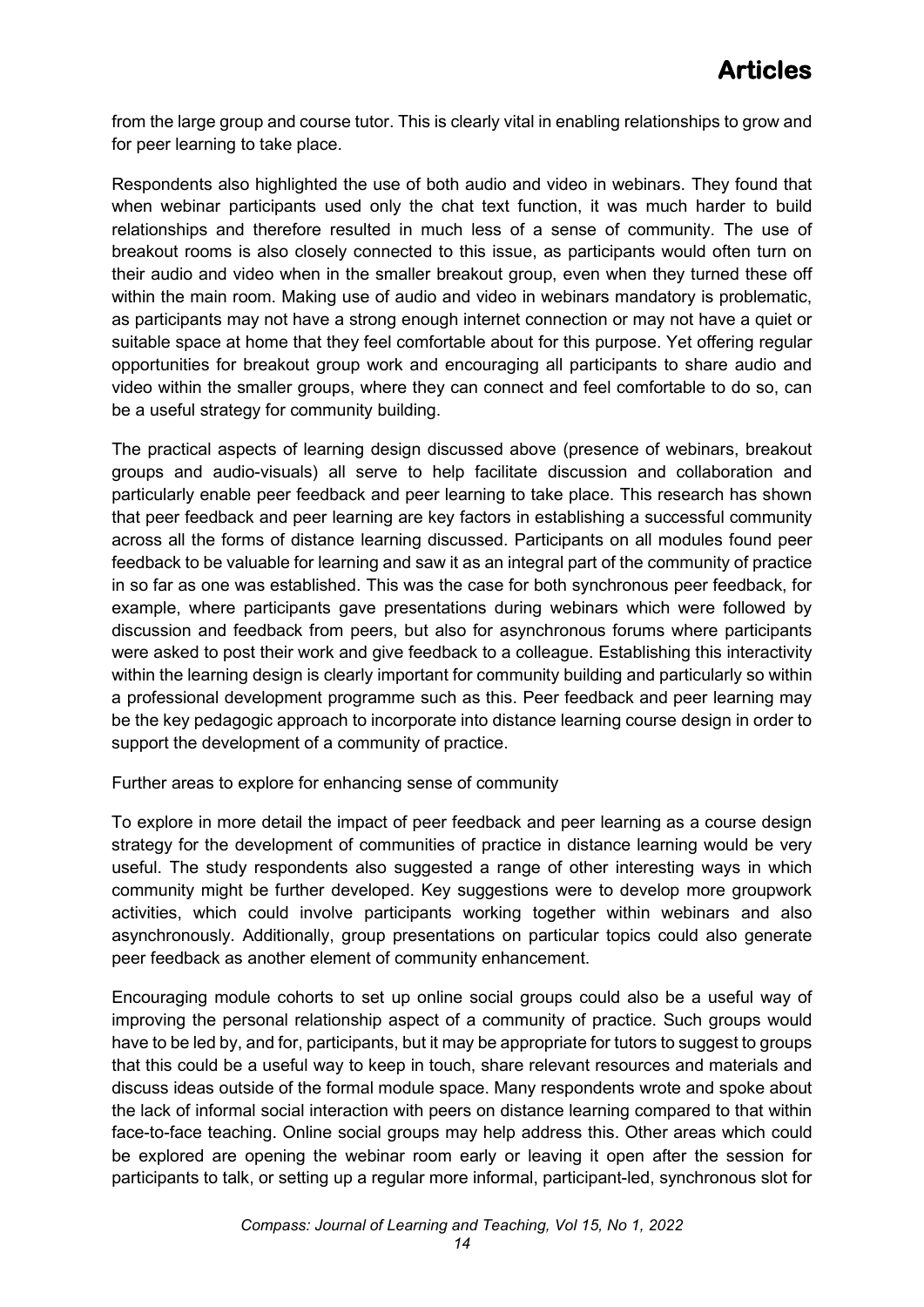more informal conversations. Designing introductory activities such as creating profiles, finding things out about each other and spending more time on icebreakers in webinars could also be beneficial.

## **Conclusions**

This study sought to find out the extent to which participants of educational development distance learning modules experienced a community of practice. The results indicate that synchronous modules were much more successful at building communities than wholly asynchronous modules, despite efforts to design this feature into all modules. Holding scheduled synchronous webinars was the single most important factor determining sense of community. Also, within webinars, utilising breakout groups to enable small group work and discussion and encouraging use of audio and video by participants in these groups proved very successful. However, across all course formats, increasing opportunities for peer feedback, peer learning and collaboration is key and the practical considerations above serve to facilitate these peer interactions. Finally, in order to encourage further development of personal relationships and a common identity, measures could include: use of online social groups; building in more synchronous spaces for informal chat and discussion; and activities specifically designed to encourage members of the group to get to know one another more.

While there has been debate within the literature around whether communities of practice can indeed be designed and developed deliberately, this study has found that the type of community established via the design of distance learning modules does have many features of a successful community of practice. Within webinars, it was the opportunity for small group discussion and the use of audio and video that were highlighted as significant features of building a community: both enable immediate discussion, feedback, sharing of ideas and concerns, all helping to enable the beginnings of social connections and personal relationships. Webinars and use of breakout groups in particular help facilitate peer feedback and peer learning. Peer feedback and learning opportunities were also considered to be the most effective asynchronous element. This study therefore finds that this learning approach is one that should be further investigated and deployed in order to support community building.

HE is undergoing a period of intense change, prompted by the COVID-19 pandemic, but resulting in permanent shifts towards distance, online and blended learning. Since community plays a central role in learning, particularly for professional development courses, enhancing the development of communities of practice is an important way of developing participants' learning both within the course and beyond. If communities and relationships are successfully established within this programme, then this can provide a continuing form of professional peer learning and support throughout participants' careers and also support course participants to encourage the development of successful communities of practice within their own teaching.

**Reference list**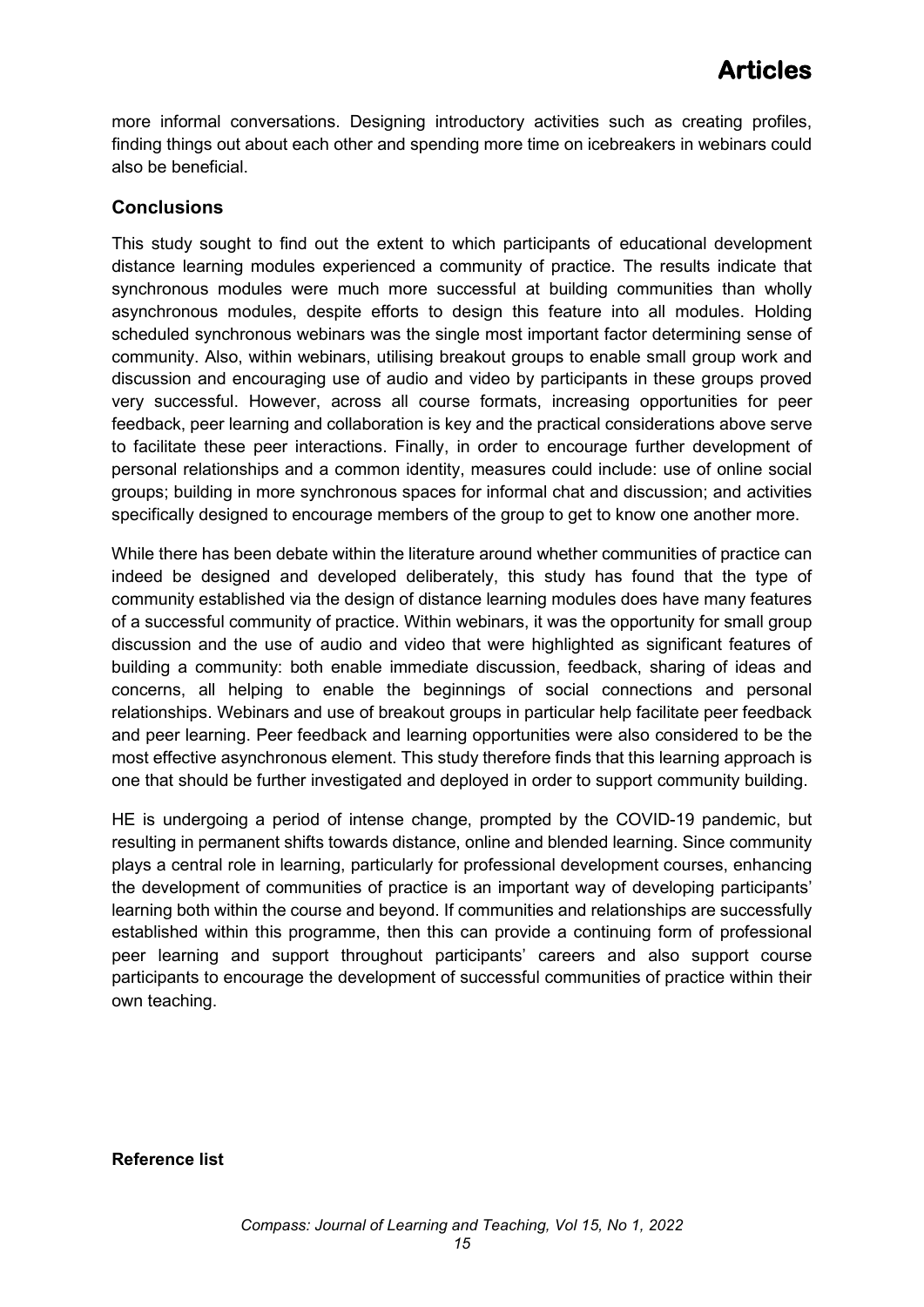Arthur, L. (2016) 'Communities of Practice in Higher Education: Professional Learning in an Academic Career.' *International Journal for Academic Development*, 21(3), 230-241. Available at:

<https://www.tandfonline.com/doi/abs/10.1080/1360144X.2015.1127813?journalCode=rija20> (Accessed: 7 January 2022).

Baran, B. Cagiltay, K. (2010) 'Motivators and Barriers in the Development of Online Communities of Practice.' *Eurasian Journal of Educational Research*, 39, 79-96. Available at: [https://ejer.com.tr/wp-content/uploads/2021/01/ejer\\_2010\\_issue\\_39.pdf](https://ejer.com.tr/wp-content/uploads/2021/01/ejer_2010_issue_39.pdf) (Accessed: 7 January 2022).

Bates, A.W. (2015) *Teaching in a Digital Age: Guidelines for Designing Teaching and Learning*. Vancouver: Tony Bates Associates Ltd. Available at: <https://open.umn.edu/opentextbooks/textbooks/221> (Accessed 7 January 2022).

Boud, D. (2001) 'Making the Move to Peer Learning.' In: Boud, D., Cohen, R. and Sampson, J. (eds.), *Peer Learning in Higher Education: Learning From and With Each Other.* London: Routledge, 1-20. ISBN: 9780749436124

Boud, D. and Brew, A. (2013) 'Reconceptualising Academic Work as Professional Practice: Implications for Academic Development.' *International Journal for Academic Development*, 18(3), 208-221. Available at: <https://www.tandfonline.com/doi/abs/10.1080/1360144X.2012.671771> (Accessed: 7 January 2022).

Boulton, H. and Hramiak, A. (2012) 'E-flection: the Development of Reflective Communities of Learning for Trainee Teachers Through the Use of Shared Online Web Logs.' *Reflective*  **Practice.** 13(4), 13(4), 503-515. Available at: <https://www.tandfonline.com/doi/abs/10.1080/14623943.2012.670619> (Accessed: 7 January 2022).

Brown, B. and McCall, V. (2021) 'Community, Adaptability, and Good Judgement: Reflections on Creating Meaningful, Sustainable Pedagogy in Uncertain Times.' *Developing Academic*  Practice, 2021 (January), 5-9. Available at: <https://www.liverpooluniversitypress.co.uk/journals/article/60452> (Accessed: 7 January 2022).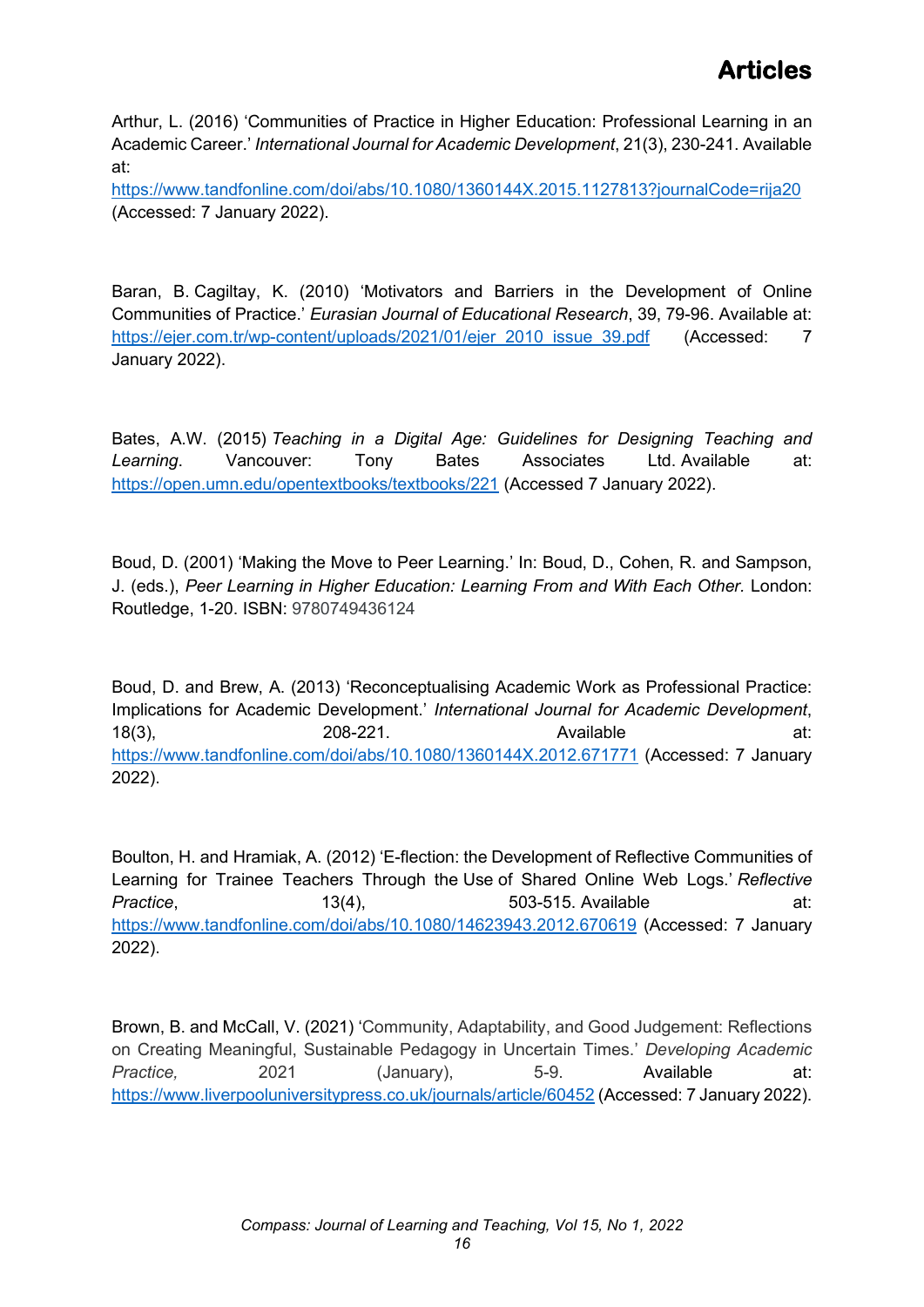Brown, J.S., Collins, A and Duguid, P. (1989) 'Situated Cognition and the Culture of Learning.' *Educational Researcher*, 18(1), 32-42. Available at: <https://journals.sagepub.com/doi/10.3102/0013189X018001032> (Accessed: 7 January 2021).

Conrad, D. (2005) 'Building and Maintaining Community in Cohort-based Online Learning.' *Journal of Distance Education*. 20(1), 1-20. Available at: <http://www.ijede.ca/index.php/jde/article/view/78> (Accessed: 7 January 2022).

Delahunty, J., Verenikina, I. and Jones, P. (2014) 'Socio-emotional Connections: Identity, Belonging and Learning in Online Interactions. A literature Review.' *Technology, Pedagogy and Education*, 23(2), 243-265. Available at: <https://www.tandfonline.com/doi/full/10.1080/1475939X.2013.813405> (Accessed: 7 January 2022).

Ely, M., Vinz, R., Downing, M. and Anzul, M. (1997) *On Writing Qualitative Research: Living by Words*. London and Washington DC: The Falmer Press. ISBN: 9780750706032

Hughes, J., Newson, N. and Unwin, L. (eds.) (2007) *Communities of Practice: Critical Perspectives*. London and New York: Routledge. ISBN: 9780415364744

Kent. C., Laslo, E. and Rafaeli, S. (2016) 'Interactivity in Online Discussions and Learning Outcomes.' *Computers & Education*, 97,116-128. Available at: <https://www.sciencedirect.com/science/article/abs/pii/S0360131516300537> (Accessed: 7 January 2022).

Kirschner, P. and Lai, K-W. (2007) 'Online Communities of Practice in Education.' *Technology, Pedagogy and Education*, 16 (2), 127-131. Available at: <https://www.tandfonline.com/doi/abs/10.1080/14759390701406737> (Accessed: 7 January 2022).

Lave, J. and Wenger, E. (1991) *Situated Learning: Legitimate Peripheral Participation*. Cambridge: Cambridge University Press. ISBN: 9780521423748

Macià, M. and Garcia, I. (2016) 'Informal Online Communities and Networks as a Source of Teacher Professional Development: A Review.' *Teaching and Teacher Education*, 55, 291- 307. Available at: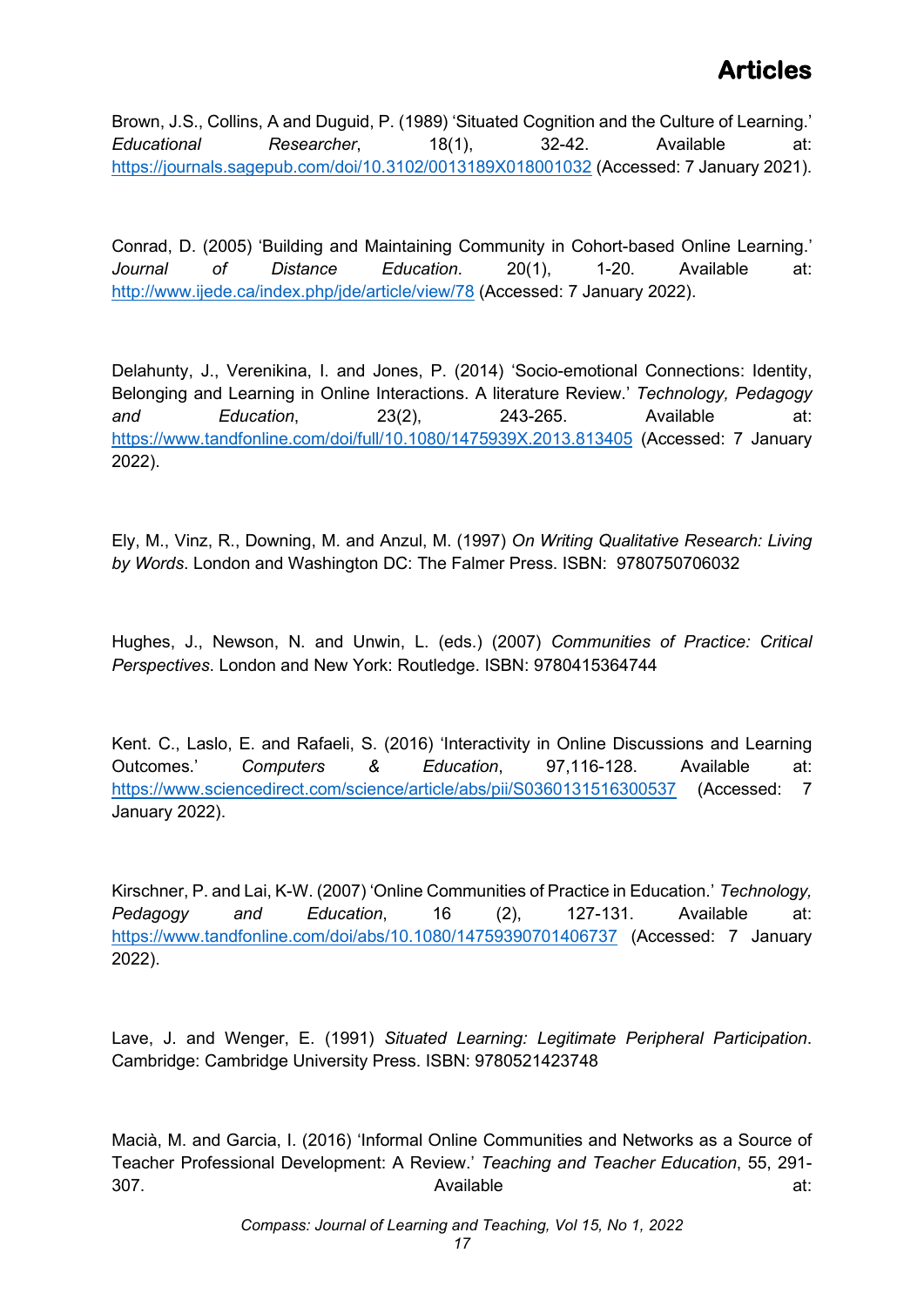<https://www.sciencedirect.com/science/article/abs/pii/S0742051X1630021X> (Accessed: 7 January 2022).

Patton, K. and Parker, M. (2017) 'Teacher Education Communities of Practice: More than a Culture of Collaboration. *Teaching and Teacher Education*,' 67, 351-360. Available at: <https://www.sciencedirect.com/science/article/abs/pii/S0742051X17309617> (Accessed: 7 January 2022).

Ranieri, M., Manca, S. and Fini, A. (2012) 'Why (and how) do Teachers Engage in Social Networks? An Exploratory Study of Professional use of Facebook and its Implications for Lifelong Learning.' *British Journal of Education Technology*, 43, 754-769. Available at: <https://bera-journals.onlinelibrary.wiley.com/doi/10.1111/j.1467-8535.2012.01356.x> (Accessed: 7 January 2022).

Remmik, M., Karm, M., Haamer, A. and Lepp, L. (2011) 'Early-career Academics' Learning in Academic Communities.' *International Journal for Academic Development,* 16(3), 187-199. Available at: <https://www.tandfonline.com/doi/abs/10.1080/1360144X.2011.596702> (Accessed: 7 January 2022).

Rovai, A. (2000) 'Building and Sustaining Community in Asynchronous Learning Networks.' *Internet and Higher Education*, 3, 285-97. Available at: <https://www.sciencedirect.com/science/article/abs/pii/S1096751601000379?via%3Dihub> (Accessed: 7 January 2022).

Rovai, A. (2002a) 'Building Sense of Community at a Distance.' *International Review of Research in Open and Distance Learning*, 3(1), 1-16. Available at: <http://www.irrodl.org/index.php/irrodl/article/view/79> (Accessed: 7 January 2022).

Rovai, A. (2002b) 'Development of an Instrument to Measure Classroom Community.' *The Internet and Higher Education*, 5, 197-211. Available at: <https://www.sciencedirect.com/science/article/abs/pii/S1096751602001021> (Accessed: 7 January 2022).

Tummons, J. (2012) 'Theoretical Trajectories within Communities of Practice in Higher Education Research.' *Higher Education Research and Development*, 31, 299–310. Available at: <https://www.tandfonline.com/doi/full/10.1080/07294360.2011.631516> (Accessed: 7 January 2022).